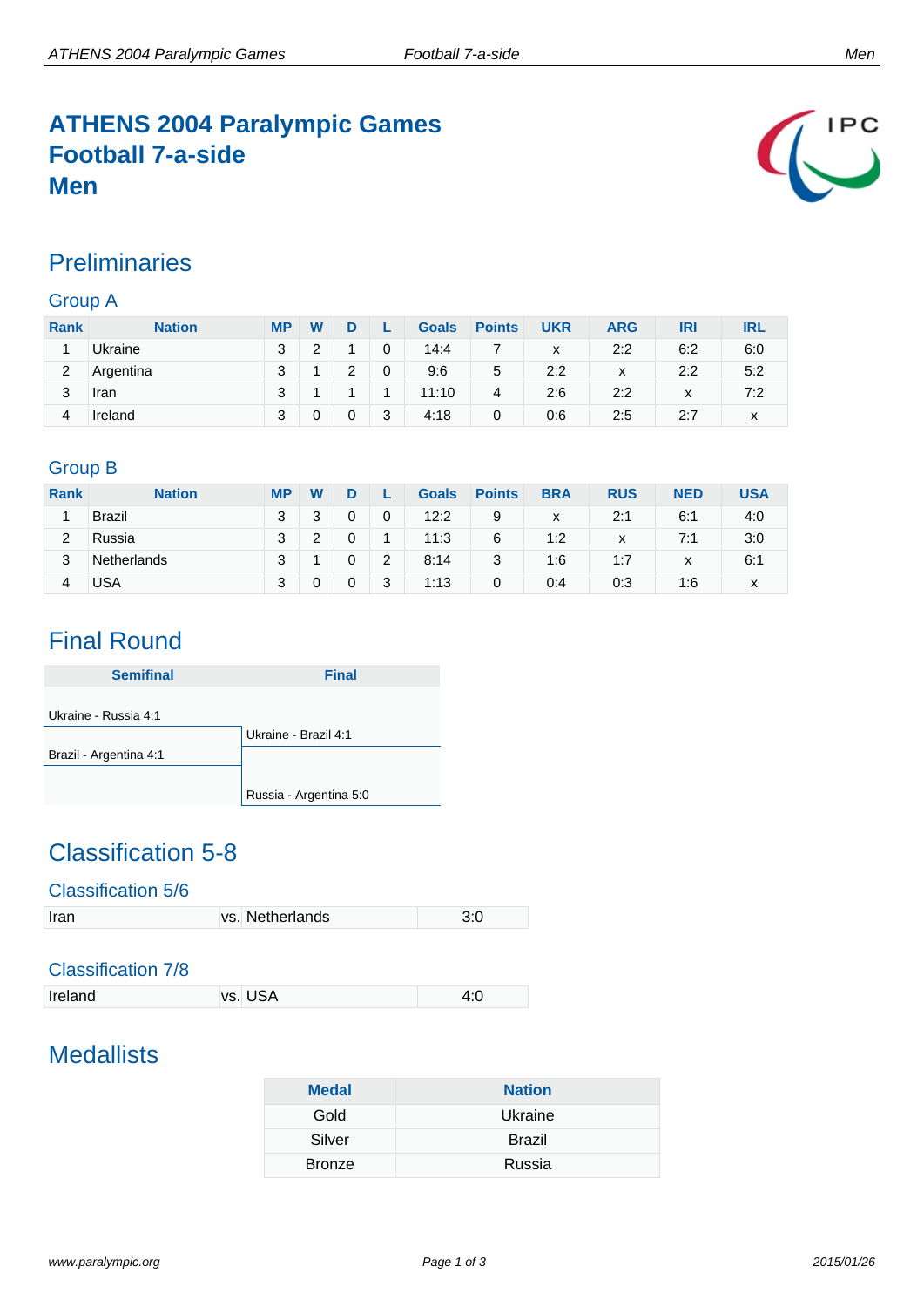# Entry List

| <b>Nation</b>   | <b>Athletes</b>                                                                                                                                                                                                                                                   |
|-----------------|-------------------------------------------------------------------------------------------------------------------------------------------------------------------------------------------------------------------------------------------------------------------|
| UKR - Ukraine   | Zhuchynin, Yevhen<br>Kosenko, Ihor<br>Antonyuk, Volodymyr<br>Kabanov, Volodymyr<br>Vakulenko, Serhiy<br>Roztoka, Andriy<br>Tsukanov, Andriy<br>Shevchyk, Anatoliy<br>Ponomaryov, Denys<br>Dutko, Taras                                                            |
| ARG - Argentina | Babiy, Sergiy<br>Trushev, Vitaliy<br>Bastias, Claudio<br>Conte, Claudio<br>Sosa, Mario<br>Sosa, Javier<br>Nunez, Matias<br>Jaime, Ezequiel<br>Canals, Diego<br>Nahuelquin, Gustavo<br>Lopez, Emiliano<br>Morinigo, Claudio<br>Pereyra, Damian<br>Cardinal, Carlos |
| IRI - Iran      | Safari, Hadi<br>Khedri, Mohammadreza<br>Kerimizadeh, Abdolreza<br>Heidari Gouradel, Morteza<br>Hosseini Far, Seyed Nasser<br>Khosravani, Houshang<br>Mansour Falah, Javad<br>Kamani, Naghi<br>Najafitovahkhoshgeh, G.<br>Mahini, Ardeshir<br>Mshhady Hashemi, M.  |
| IRL - Ireland   | Kavanagh, Darren<br>O'Hara, Alan<br>O'Grady, Brendan<br>Devlin, Kieran<br>Clint, Andrew<br>O'Riordan, Finbarr<br>Messett, Gary<br>Murrihy, James<br>Brennan, Aidan<br>Markey, Joseph<br>Dollard, Paul<br>O'Neill, Peter                                           |